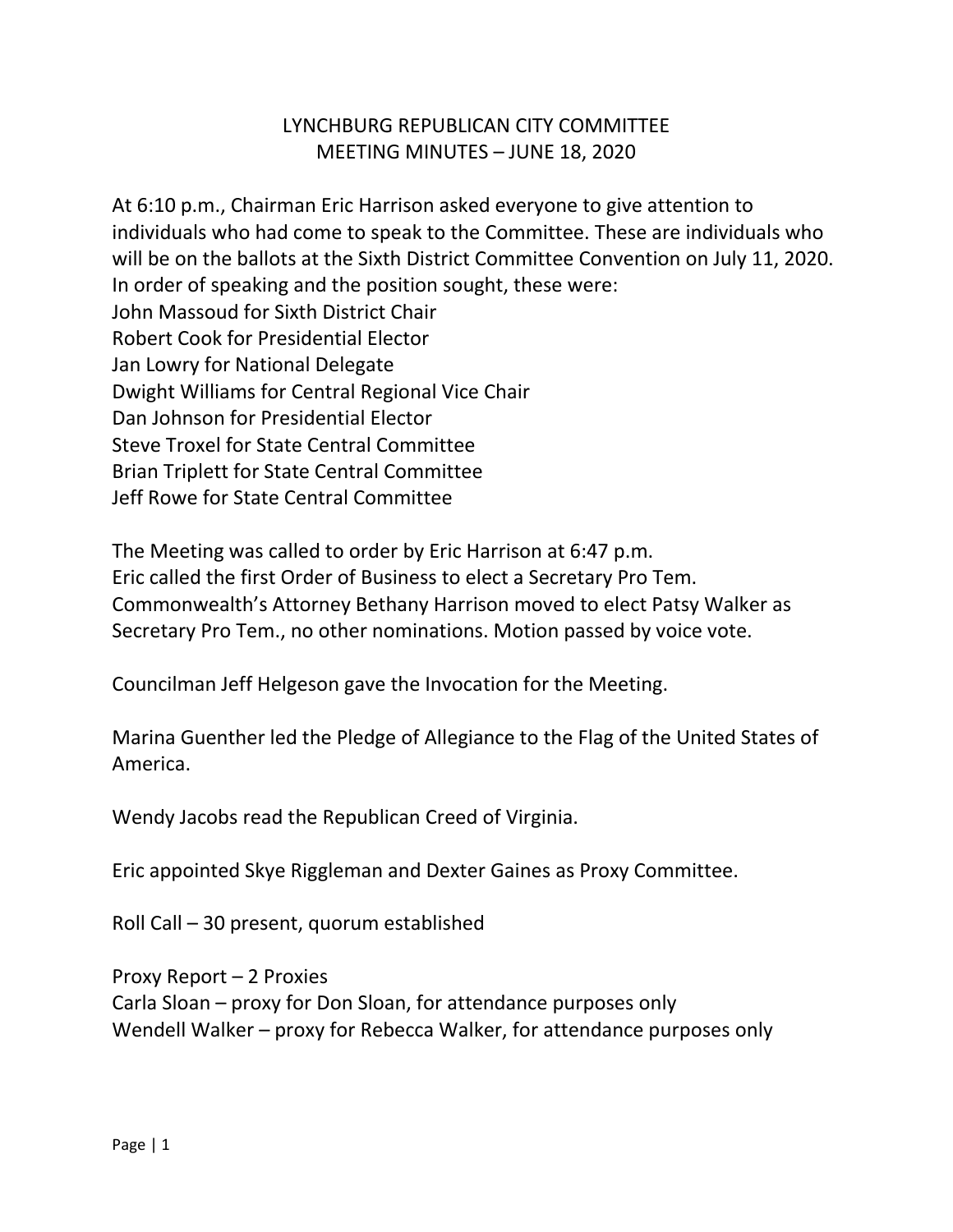Eric Harrison gave the Treasurer's Report in the absence of Treasurer Andy Morse.

Recognition of Guests: Delegate Wendell Walker, Councilman Jeff Helgeson, Councilman-elect Chris Faraldi, Lynchburg Commonwealth's Attorney Bethany Harrrison, State Central Committee member Steve Troxel

Nomination and Election of: Vice Chair of Precinct Organization – Eric Harrison nominated Joseph Norris Secretary – Nominee Patsy Walker Treasurer – Nominee Andy Morse Political Director – Nominee Amber Haskew

Wendell Walker moved to elect all four by slate, by acclimation. Motion carried by voice vote.

Approval of new members: Darlene Holland Anne Cooper William Cooper Cheryl Todd Jason Phelps

Chairman's Remarks – Eric explained how the LRCC conducted the Mass Meeting this year in view of the COVID-19 restrictions. Two applications were received for the LRCC endorsement as Republican candidate for Ward city council race in May, Jeff Helgeson and Chris Faraldi. Abe Loper ran in Ward 1, but chose not to run as Republican. In Ward 4, Chris Faraldi won more votes than ever received in that Ward. Jeff Helgeson had a write-in opponent, and worked to make sure he retained his seat in Ward 3. Abe Loper won the 2<sup>nd</sup> most votes, in Ward 1.

Joseph Norris moved to reimburse Jeff Helgeson \$400.00 and \$33.00 to Chris Faraldi. Motion seconded, passed by voice vote.

Chairman explained that he has been paying personally for facilities, materials, etc. for LRCC. Delegate Walker suggested that the Committee obtain a debit card as allowed by the Bylaws. Councilman Helgeson moved that the Committee